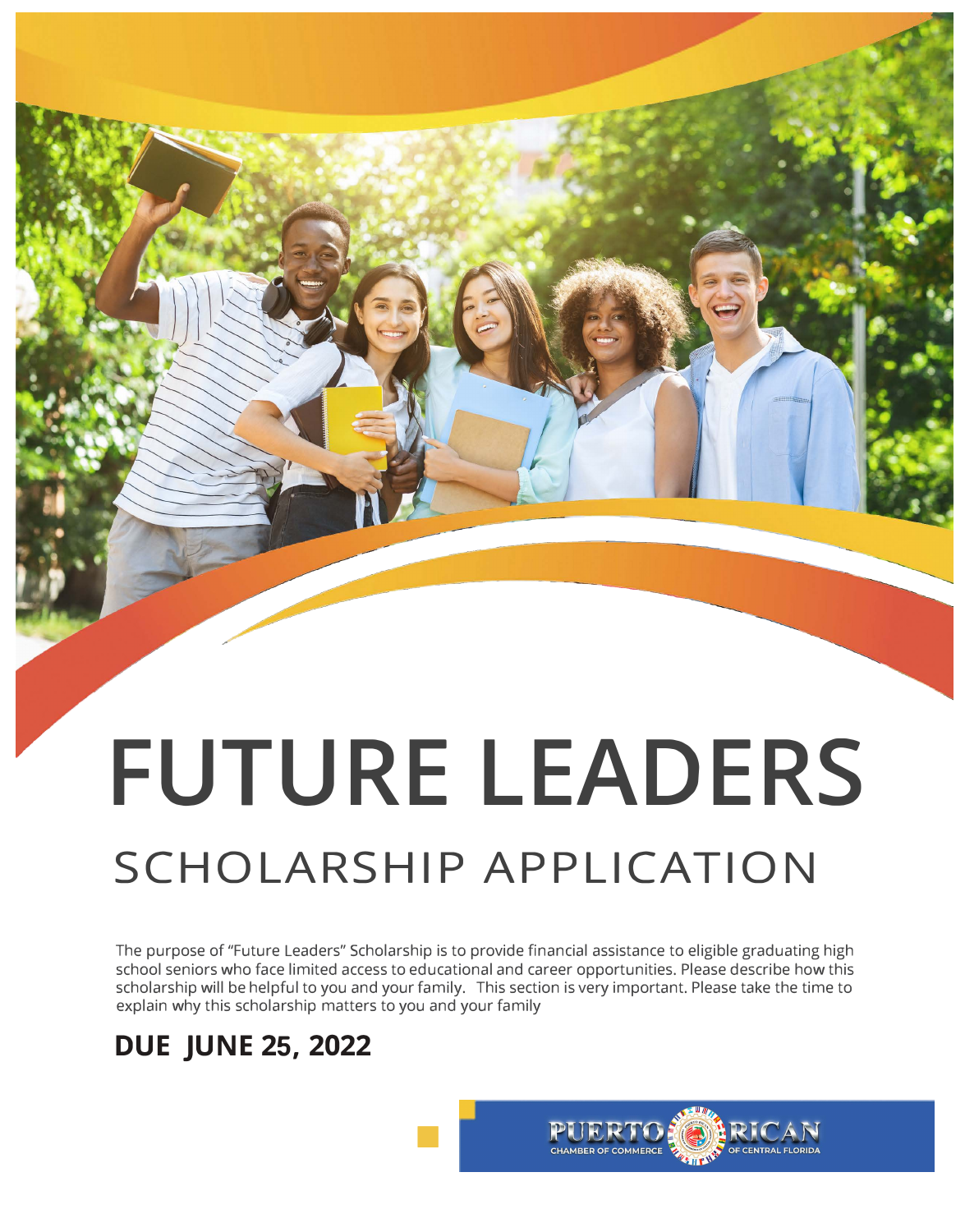

*For office use only: HS grad date: \_\_\_\_\_\_\_ College: \_\_\_\_\_\_\_\_\_\_\_\_ Major: \_\_\_\_\_\_\_\_\_\_\_\_\_*

*FUTURE LEADERS SHOLARSHIP Application Due June 25, 2022*

| ı.  | Applicant (Completed by applicant)                                                                                       |                                                     |                             |                       |                    |  |  |
|-----|--------------------------------------------------------------------------------------------------------------------------|-----------------------------------------------------|-----------------------------|-----------------------|--------------------|--|--|
|     |                                                                                                                          |                                                     |                             |                       |                    |  |  |
|     | Last                                                                                                                     | M.I.<br>First                                       |                             |                       |                    |  |  |
|     |                                                                                                                          |                                                     |                             |                       |                    |  |  |
|     |                                                                                                                          |                                                     |                             |                       |                    |  |  |
|     | Is a family member, your employer, or parent's employer, a member of the Puerto Rican Chamber of Commerce? [INo IIYes If |                                                     |                             |                       |                    |  |  |
| II. | Current Enrollment: Currently enrolled at an eligible high school at the time application.                               |                                                     |                             |                       |                    |  |  |
|     |                                                                                                                          |                                                     |                             |                       |                    |  |  |
|     | When I graduate high school, I plan to attend: _____________________________ Intended major of study:                    |                                                     |                             |                       |                    |  |  |
|     |                                                                                                                          |                                                     |                             |                       |                    |  |  |
| Ш.  | Hispanic Origin: Must be of Hispanic/Latinx origin.                                                                      |                                                     |                             |                       |                    |  |  |
|     | <b>Puerto Rican</b>                                                                                                      | $\Box$ Cuban                                        |                             | <b>South American</b> |                    |  |  |
|     | <b>I</b> Mexican                                                                                                         | $\Box$ Central<br>American                          |                             | $\Box$ Other          |                    |  |  |
|     | IV. County of Residence: Must live in the Central Florida area: Orange, Osceola, or Seminole counties.<br>$\Box$ Drange  | $\Box$ Osceola<br>H 1                               | Seminole                    |                       |                    |  |  |
| V.  | Certification: By signing this application you certify that all information is true and accurate.                        |                                                     |                             |                       |                    |  |  |
|     | Print Your Name                                                                                                          | Signature                                           |                             | Date                  |                    |  |  |
|     | If you are under the age of 18, please have your parents sign this form.                                                 |                                                     |                             |                       |                    |  |  |
|     | <b>Print Name</b>                                                                                                        | Signature                                           |                             | Date                  |                    |  |  |
|     |                                                                                                                          | Puerto Rican Chamber of Commerce of Central Florida |                             |                       |                    |  |  |
|     | info@prcccf.com                                                                                                          |                                                     | W W W . P R C C C F . C O M |                       | Tel: (407)233-3341 |  |  |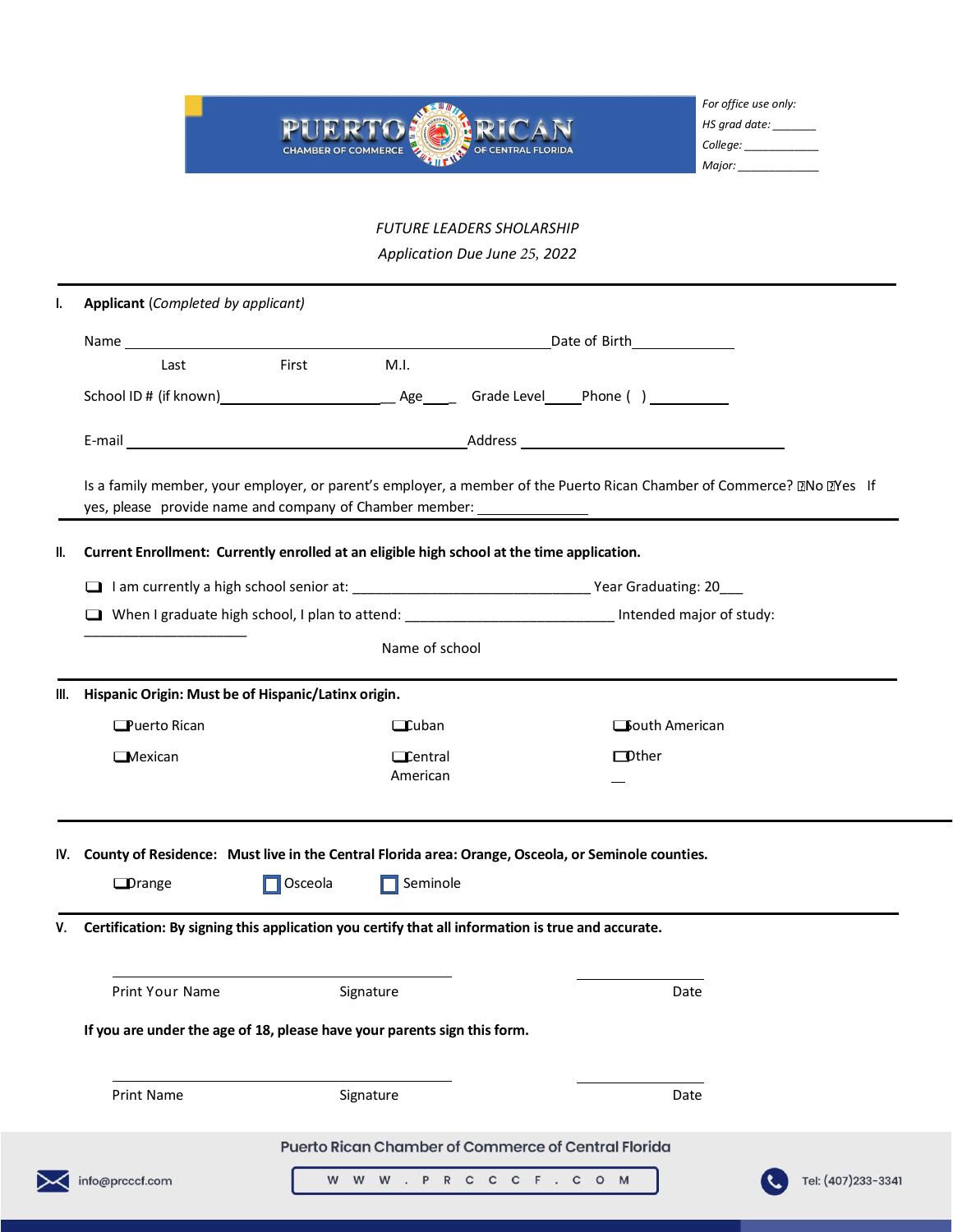Name:

### **Personal Statement**

Explain your educational goals and discuss your career goals. How will this award help you achieve your goals?

Puerto Rican Chamber of Commerce of Central Florida



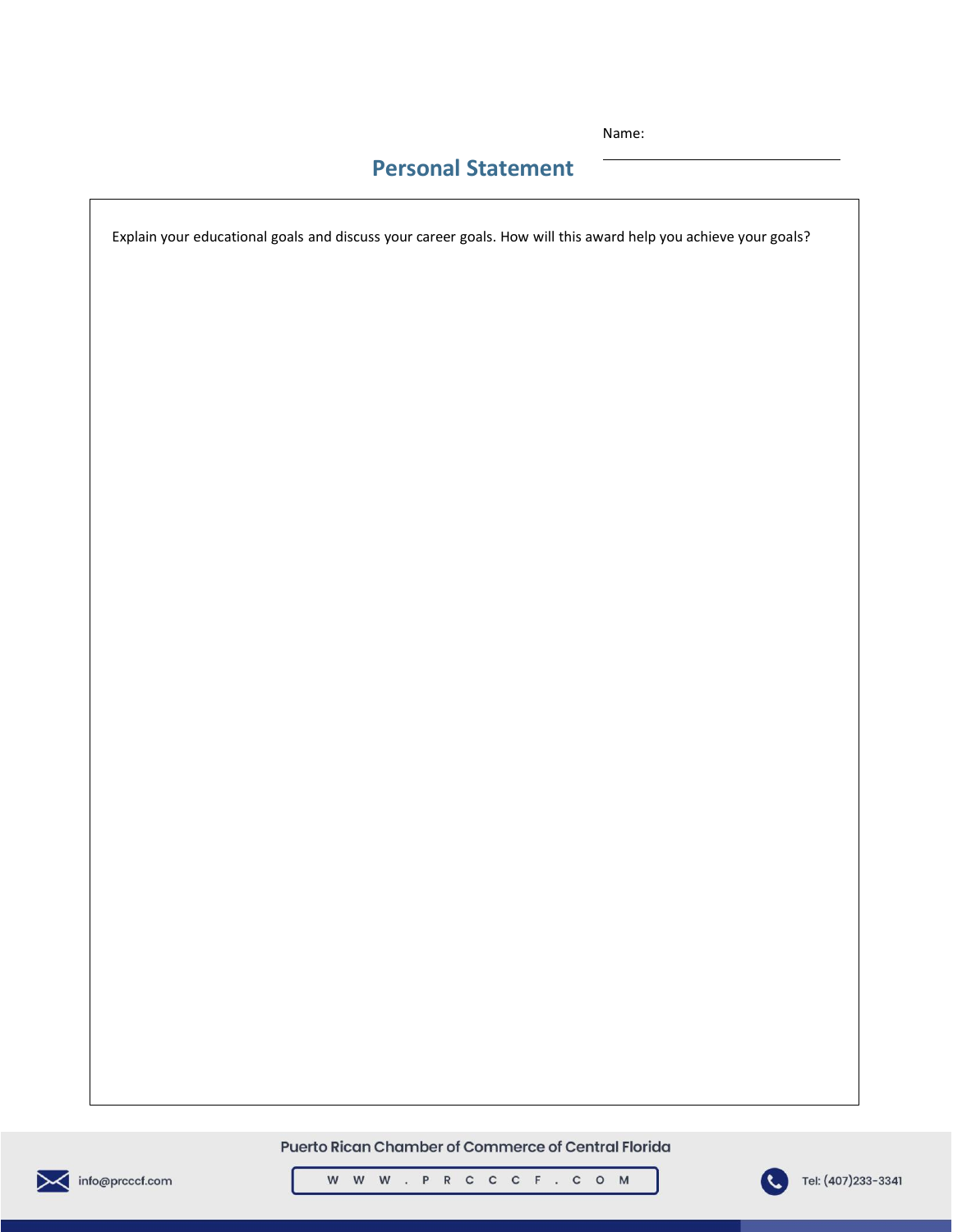# **Community Involvement/Service Statement**

Describe your current and previous high school, college, and community service activities (include volunteer work). How has this service impacted you?

Puerto Rican Chamber of Commerce of Central Florida





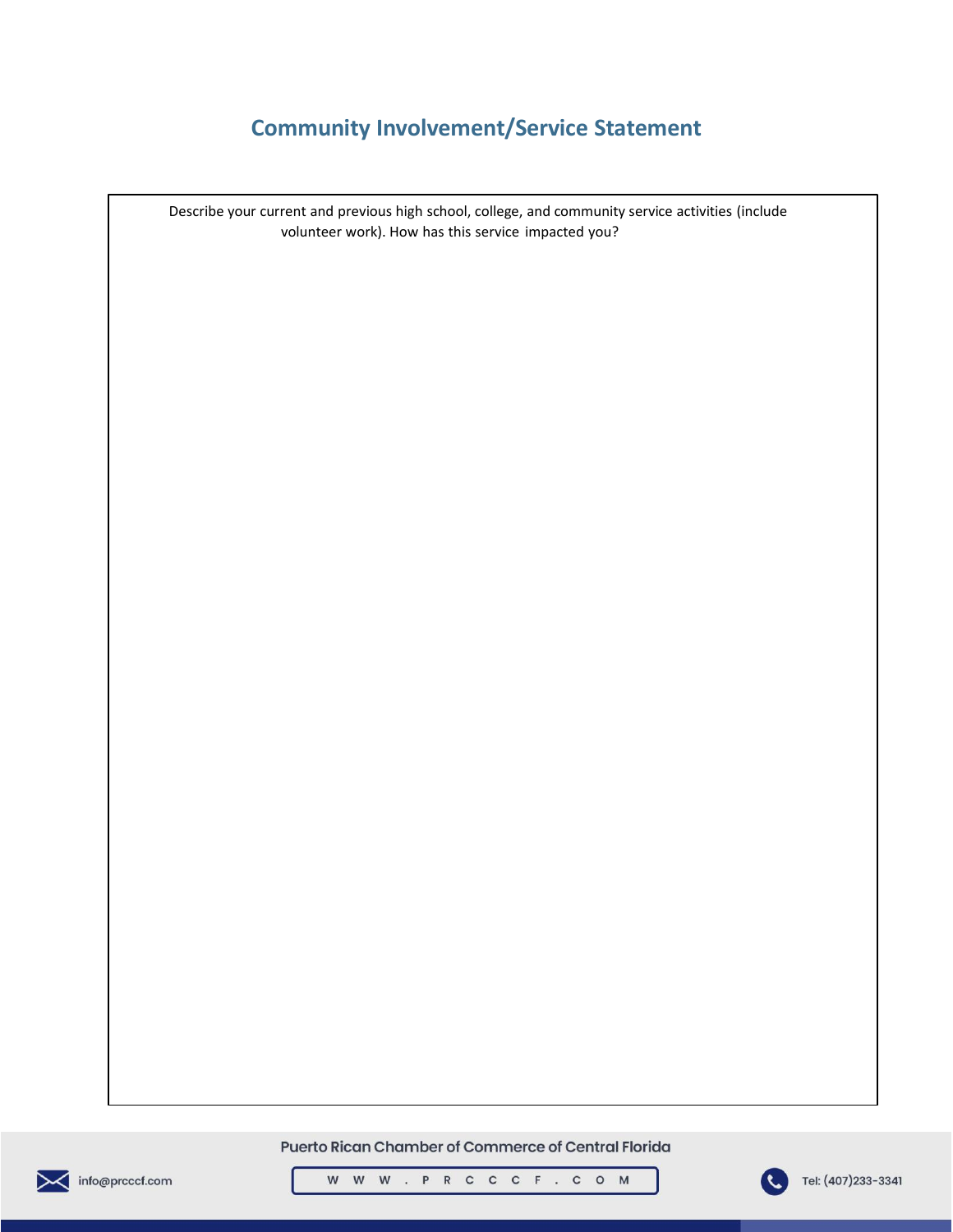### **Financial Need Statement**

| Describe your financial need and how you are financing your college education.                                                                                                                                                                                                                                                                                                                       |  |  |  |  |  |  |  |  |
|------------------------------------------------------------------------------------------------------------------------------------------------------------------------------------------------------------------------------------------------------------------------------------------------------------------------------------------------------------------------------------------------------|--|--|--|--|--|--|--|--|
| How much will your family contribute to the cost of your college education? \$                                                                                                                                                                                                                                                                                                                       |  |  |  |  |  |  |  |  |
| If you are employed, how much will you contribute to the cost of your own college education? \$                                                                                                                                                                                                                                                                                                      |  |  |  |  |  |  |  |  |
|                                                                                                                                                                                                                                                                                                                                                                                                      |  |  |  |  |  |  |  |  |
| Yes If so, how much have you been awarded? \$<br>Have you applied for other scholarships?<br>$\blacksquare$ No                                                                                                                                                                                                                                                                                       |  |  |  |  |  |  |  |  |
| The purpose of "Future Leaders" Scholarship is to provide financial assistance to eligible graduating high school seniors<br>who face limited access to educational and career opportunities. Please describe how this scholarship will be helpful<br>to you and your family. This section is very important. Please take the time to explain why this scholarship matters to<br>you and your family |  |  |  |  |  |  |  |  |
|                                                                                                                                                                                                                                                                                                                                                                                                      |  |  |  |  |  |  |  |  |
|                                                                                                                                                                                                                                                                                                                                                                                                      |  |  |  |  |  |  |  |  |
|                                                                                                                                                                                                                                                                                                                                                                                                      |  |  |  |  |  |  |  |  |
|                                                                                                                                                                                                                                                                                                                                                                                                      |  |  |  |  |  |  |  |  |
|                                                                                                                                                                                                                                                                                                                                                                                                      |  |  |  |  |  |  |  |  |
|                                                                                                                                                                                                                                                                                                                                                                                                      |  |  |  |  |  |  |  |  |
|                                                                                                                                                                                                                                                                                                                                                                                                      |  |  |  |  |  |  |  |  |
|                                                                                                                                                                                                                                                                                                                                                                                                      |  |  |  |  |  |  |  |  |
|                                                                                                                                                                                                                                                                                                                                                                                                      |  |  |  |  |  |  |  |  |
|                                                                                                                                                                                                                                                                                                                                                                                                      |  |  |  |  |  |  |  |  |
|                                                                                                                                                                                                                                                                                                                                                                                                      |  |  |  |  |  |  |  |  |
|                                                                                                                                                                                                                                                                                                                                                                                                      |  |  |  |  |  |  |  |  |
|                                                                                                                                                                                                                                                                                                                                                                                                      |  |  |  |  |  |  |  |  |
|                                                                                                                                                                                                                                                                                                                                                                                                      |  |  |  |  |  |  |  |  |
|                                                                                                                                                                                                                                                                                                                                                                                                      |  |  |  |  |  |  |  |  |
|                                                                                                                                                                                                                                                                                                                                                                                                      |  |  |  |  |  |  |  |  |
|                                                                                                                                                                                                                                                                                                                                                                                                      |  |  |  |  |  |  |  |  |
|                                                                                                                                                                                                                                                                                                                                                                                                      |  |  |  |  |  |  |  |  |
|                                                                                                                                                                                                                                                                                                                                                                                                      |  |  |  |  |  |  |  |  |
|                                                                                                                                                                                                                                                                                                                                                                                                      |  |  |  |  |  |  |  |  |
|                                                                                                                                                                                                                                                                                                                                                                                                      |  |  |  |  |  |  |  |  |
|                                                                                                                                                                                                                                                                                                                                                                                                      |  |  |  |  |  |  |  |  |
|                                                                                                                                                                                                                                                                                                                                                                                                      |  |  |  |  |  |  |  |  |

#### Puerto Rican Chamber of Commerce of Central Florida